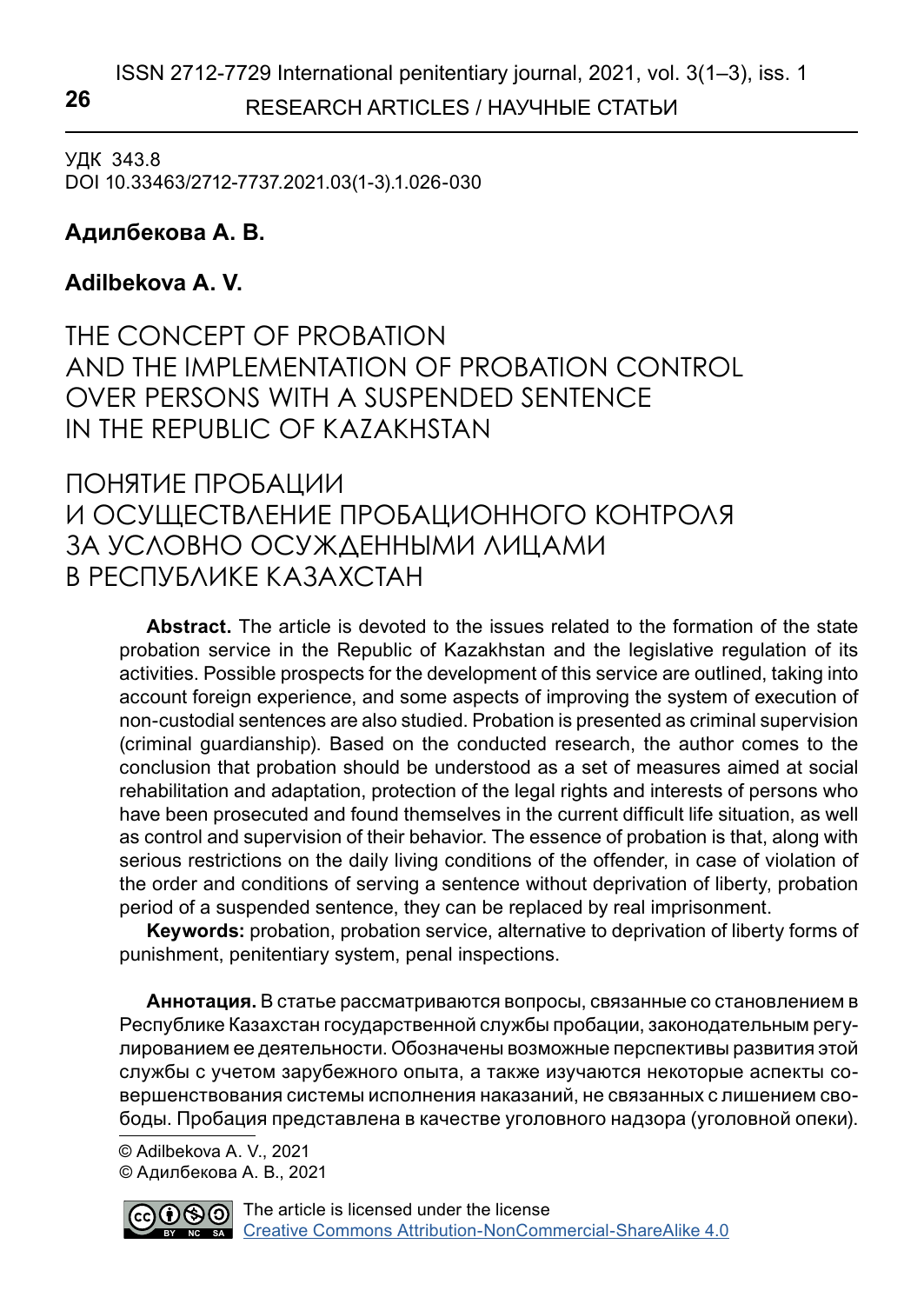На основании проведенного исследования автор приходит к выводу о том, что под пробацией необходимо понимать комплекс мер, направленных на социальную реабилитацию и адаптацию, защиту законных прав и интересов лиц, подвергшихся уголовному преследованию и оказавшихся в сложившейся трудной жизненной ситуации, а также контроль и надзор за их поведением. Суть пробации заключается в том, что, наряду с серьезными ограничениями повседневных жизненных условий правонарушителя, в случае нарушения порядка и условий отбывания наказания, не связанного с лишением свободы, испытательного срока условного осуждения возможна их замена на реальное лишение свободы.

**Ключевые слова:** пробация, служба пробации, альтернативные лишению свободы виды наказания, пенитенциарная система, уголовно-исполнительные инспекции.

#### **Information about author / Сведения об авторе**

**Anastasiya Valer'evna Adilbekova,** master's degree student, Academy of Law Enforcement Agencies under the Prosecutor General's Office of the Republic of Kazakhstan, Nursultan, Republic of Kazakhstan, e-mail: [nastusha12121989aaa@gmail.com.](mailto:nastusha12121989aaa%40gmail.com?subject=)

**Анастасия Валерьевна Адилбекова,** магистрант, Академия правоохранительных органов при Генеральной прокуратуре Республики Казахстан, г. Нур-Султан, Республика Казахстан, e-mail: [nastusha12121989aaa@gmail.com](mailto:nastusha12121989aaa%40gmail.com?subject=).

### **Recommended citation / Для цитирования**

Adilbekova, A. V. 2021, 'The concept of probation and the implementation of probation control over persons with a suspended sentence in the Republic of Kazakhstan', *International penitentiary journal,* vol. 3(1–3), iss. 1, pp. 26–30, doi: 10.33463/2712- 7737.2021.03(1-3).1.026-030.

Адилбекова, А. В. Понятие пробации и осуществление пробационного контроля за условно осужденными лицами в Республике Казахстан / А. В. Адилбекова // Международный пенитенциарный журнал. – 2021. – Т. 3(1–3), № 1. – С. 26–30. – DOI : 10.33463/2712-7737.2021.03(1-3).1.026-030.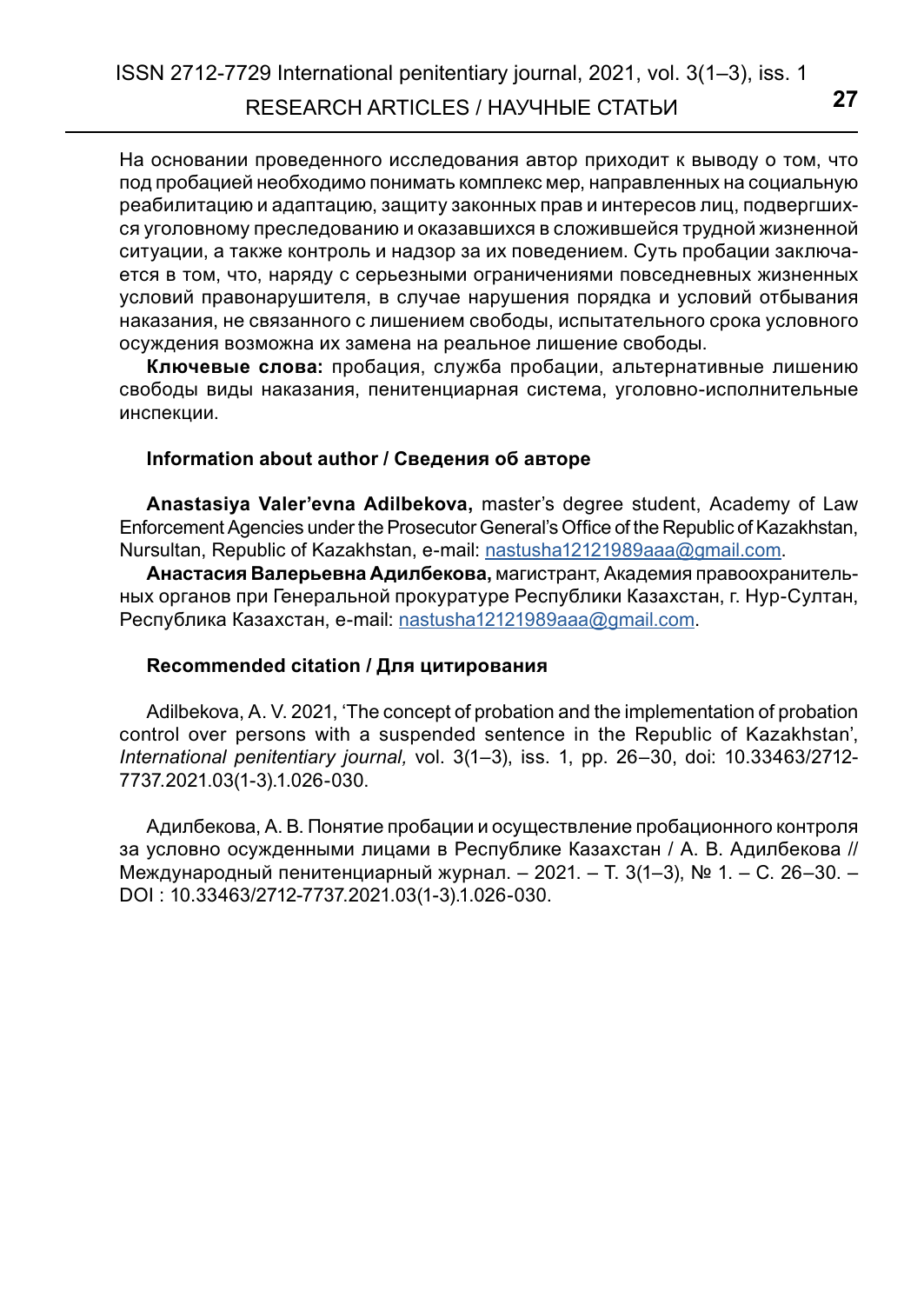The history of probation development in Kazakhstan dates back to February 15, 2012, when the head of state signed the law "On amendments and additions to certain legislative acts of the Republic of Kazakhstan on Probation Service issues". The Law provided for the creation of a probation service in the structure of the penitentiary system, formed to assist convicts in obtaining social and legal support. The need for the institutional development of a specialized body responsible for the execution of criminal law measures not related to the isolation of convicted persons from society was also noted in the Concept of the Legal Policy of the Republic of Kazakhstan for the period from 2010 to 2020.

Probation – a foreign word (from Lat. *probatio* – testing). In the legislation of a number of countries (USA, UK, etc.) it means a suspended sentence. The effectiveness of this institute cannot be assessed without studying foreign experience. In this regard, we have analyzed the most advanced probation systems of foreign countries.

In the penitentiary systems of many countries of the world, the probation service is the most important institution in the field of criminal justice and crime prevention. In the materials of the United Nations, probation is defined as a conditional suspension of the execution of a sentence with the placement of the offender under individual supervision for this time, with the provision of guidance or a correctional course (*The concept of probation in the criminal law of modern foreign countries* n. d.). The criminal legislation of a number of countries (for example, Sweden, Finland, Latvia) defines a suspended sentence as a criminal punishment, in other countries (England, Denmark), a suspended sentence is attributed to other measures of criminal legal influence, and in Estonia it is defined as an institution of exemption from criminal punishment. In practice, this important institution of crime prevention is implemented in the form of a probation service. In different states, this service has differences in the

performed functions. For example, in Sweden, the peculiarity of probation as an independent measure is that it can be combined with a number of criminal legal measures: the payment of a fine, the performance of free socially useful work, etc. In the Republic of Latvia, the probation service is a state institution that takes care of public safety and works with persons serving criminal sentences in society (suspended sentences, forced labor), that is, probation is applied as a punishment. In Denmark, the institution of probation is another measure of a criminal nature. There are also states where probation is associated with release from punishment, for example in Estonia. It can be said that the essence of probation consists in the establishment of certain restrictions and duties imposed on the convicted person and carried out under the supervision of the probation service for the purpose of his rehabilitation. In addition, the probation institute provides for other measures designed to assist the convicted person. The main distinguishing feature of probation is the conditional non-execution of the sentence (or the punishment is not imposed at all, as, for example, in England, the United States and France) with the appointment of a special official (agent, assistant, commissioner, etc.) who monitors the behavior of the convicted person and the performance of certain duties and conditions of probation.

In the Republic of Kazakhstan, the criminal legislation does not define the legal nature of a suspended sentence, but, despite this, a suspended sentence is associated with one main goal – to achieve the correction of the convicted person without actually serving a criminal sentence. The use of a suspended sentence, in addition to solving this problem, affects the reduction of persons serving sentences with isolation from society, saves budget funds for their maintenance in correctional institutions, and also contributes to a more effective solution of the tasks of general and special prevention. Conditional sentences are widely used in the practice of Kazakhstan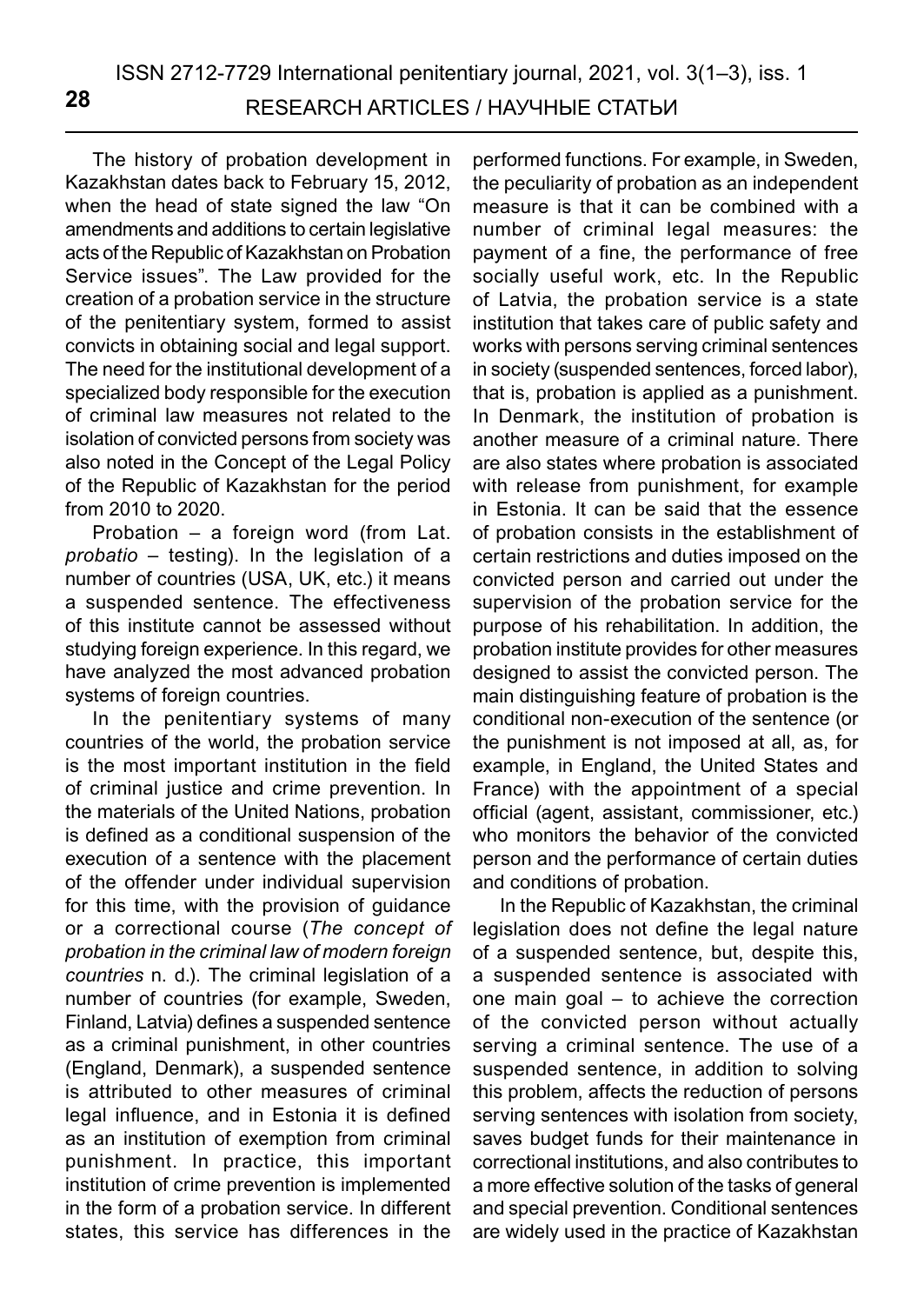courts. In accordance with the requirements of Article 63 of the Criminal Code of the Republic of Kazakhstan, the courts impose on convicted persons the performance of certain duties during the probation period. The criminal and criminal procedure legislation of the Republic of Kazakhstan does not contain norms that would disclose the concept and content of probation, from which it should be concluded that in accordance with the previously named Law, probation is not a category of criminal law and not criminal procedure. We believe that it is important as a type of criminal punishment under the conditions of the convicted person's stay in society, but under the supervision of a special service for a period of time and with certain restrictions (fulfillment of obligations) established by the court. Thus, probation belongs to the penal categories.

Not so long ago, a new progressive institute of probation has been operating in the penitentiary system, which provides for the provision of social and legal assistance to convicts. The creation of such a service is another step towards reducing the level of crime, especially recidivism, taking care of the state's citizens who have stumbled, helping them to correct themselves without the use of extreme measures of liberty deprivation. The creation of a probation service in Kazakhstan is currently particularly relevant in connection with the humanization of the penal system. In addition, the expansion of the scope of punishments without isolating convicts from society makes it possible to reduce the burden on the state budget from an economic point of view.

For quite a long time, the counteraction to crime was limited to the identification, disclosure, investigation, and prosecution of persons who committed criminal offenses. Previously, the topic of preventing new criminal offenses by persons who previously committed them remained secondary and did not have a legal, systematic, permanent and consistent character, that is, everyone was engaged in it little by little and purposefully. As a result, recidivism persisted and a fairly small percentage of individuals returned to a normal, law-abiding social life. The situation began to change in 2012, when the process of legislative introduction of probation elements in the state's penal system began. It was most fully expressed with the adoption on 30.12.2016 of the consolidated Law of the Republic of Kazakhstan No. 38-VI "On Probation" for the first time. This Law regulates relations in the field of organization of probation functioning, establishes the goals, objectives and principles of its activities, as well as the legal status of persons in respect of whom probation is applied. According to the law, probation is understood as a system of activities and individually defined measures of a control and socio-legal nature aimed at correcting the behavior of persons whose categories are defined by criminal and criminal procedure legislation, in order to prevent them from committing new criminal offenses.

The purpose of probation is to correct the behavior of the suspect, accused in the pre-trial stages of the criminal process; resocialization of the convicted person in places of deprivation of liberty as one of the types of social rehabilitation of the person; social adaptation and rehabilitation of the person released from the correctional institution. These innovations are the implementation of the provisions of the draft concept "10 measures to reduce the prison population" as part of the withdrawal of Kazakhstan from the number of countries leading in the "prison population". Thus, according to Article 7.1 of the Penal Code of the Republic of Kazakhstan: "Probation in the penitentiary system is a set of social and legal measures developed and implemented by the probation service of penal inspection individually in relation to each probationer during the probation period and being under probation control for further correction of their behavior in order to prevent them from committing new crimes."

According to the Law of the Republic of Kazakhstan No. 38-VI adopted on 30.12.2016,